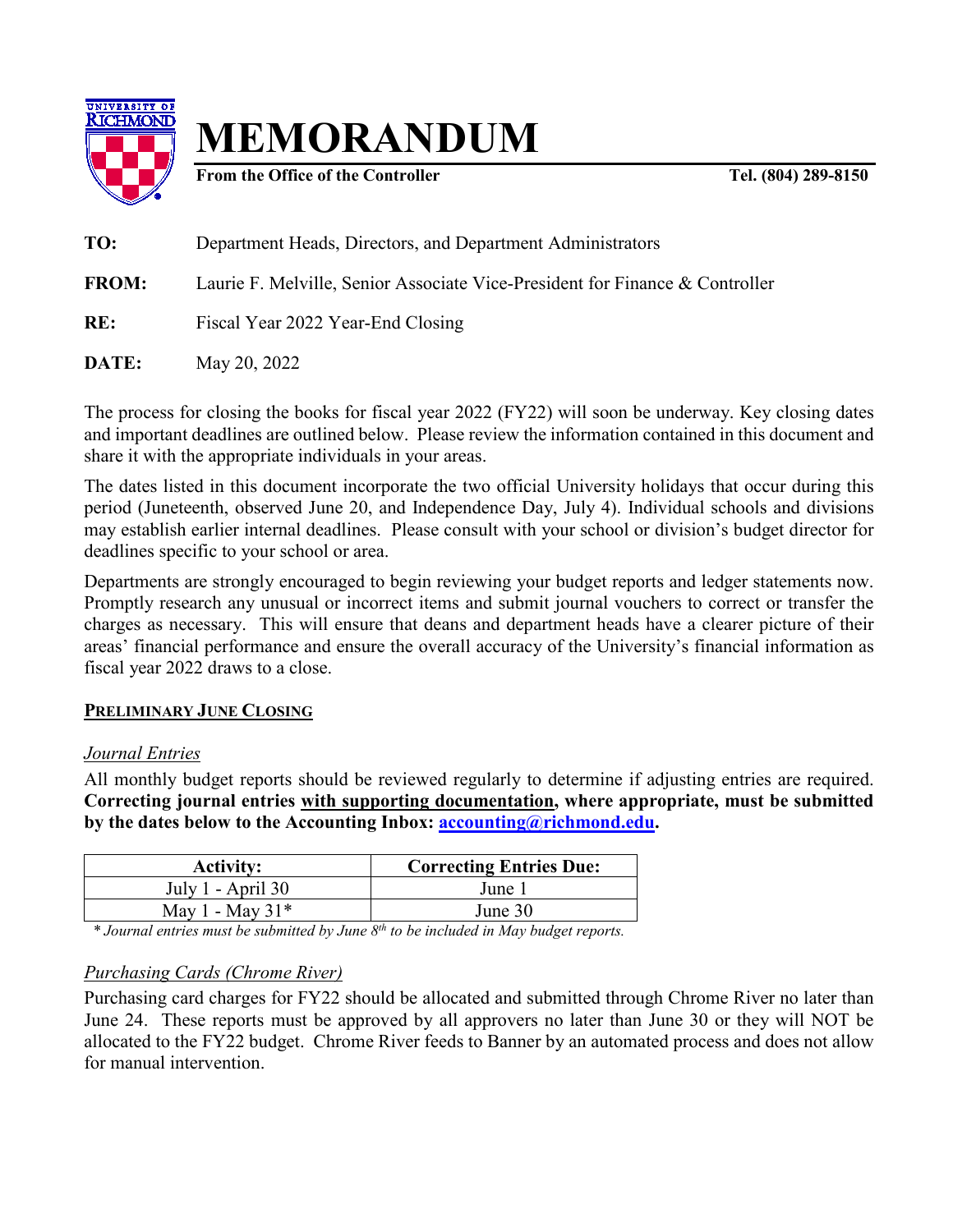## *Travel & Expense Reimbursements (Chrome River)*

All travel and expense reimbursements for FY22 should be submitted via Chrome River no later than June 24. These reports must be approved by all approvers no later than June 30.

#### *Invoices and Check Requests*

Invoices and check requests for FY22 activities must be submitted by June 17 at 5:00 p.m. for inclusion in the preliminary June budget reports.

The last check run for inclusion in the June preliminary budget reports will be on June 29.

## *Purchase Orders*

Please review all open purchase orders listed in your May 2022 budget reports as well as those listed in Banner for June. If you find that items have been received but the purchase order has not been liquidated, contact Wendy Burchard, at [wburchar@richmond.edu,](mailto:wburchar@richmond.edu) by June 17.

Final purchase requisitions for FY22 must be received in the Procurement Office, by June 17. This will allow time for the purchased goods or services to be received, invoiced, and paid before the last check run for the fiscal year on July 8.

## *Petty Cash*

For departments with petty cash accounts, reimbursement requests to replenish your account balances should be submitted to Accounts Payable by June 17 at 5:00 p.m. This will ensure that expenses are charged to the correct fiscal year and make confirming your petty cash balance easier. A petty cash confirmation audit sheet will be sent to you via email. Please complete the form and return it via email to Nancy Crowgey, [ncrowgey@richmond.edu,](mailto:ncrowgey@richmond.edu) by June 24. Questions regarding your petty cash account should be directed to Nancy at [ncrowgey@richmond.edu](mailto:ncrowgey@richmond.edu).

## *Capital Asset Disposal*

Departments are responsible for maintaining an inventory of capital assets (typically assets with an original cost over \$5,000) for which they have oversight responsibility.

If a department disposed of a capital asset during FY22, please complete an Asset Disposal Form [\(https://controller.richmond.edu/accounting/fixed-assets.html\)](https://controller.richmond.edu/accounting/fixed-assets.html). For assets purchased with private or federal grant funds, disposals must be approved in advance by Grants Accounting.

Submit the completed Asset Disposal Form to Monica Booker, in General Accounting by June 17. The form may be emailed to Monica at [mbooker@richmond.edu.](mailto:mbooker@richmond.edu) You may also contact Monica at her email address if you have any questions.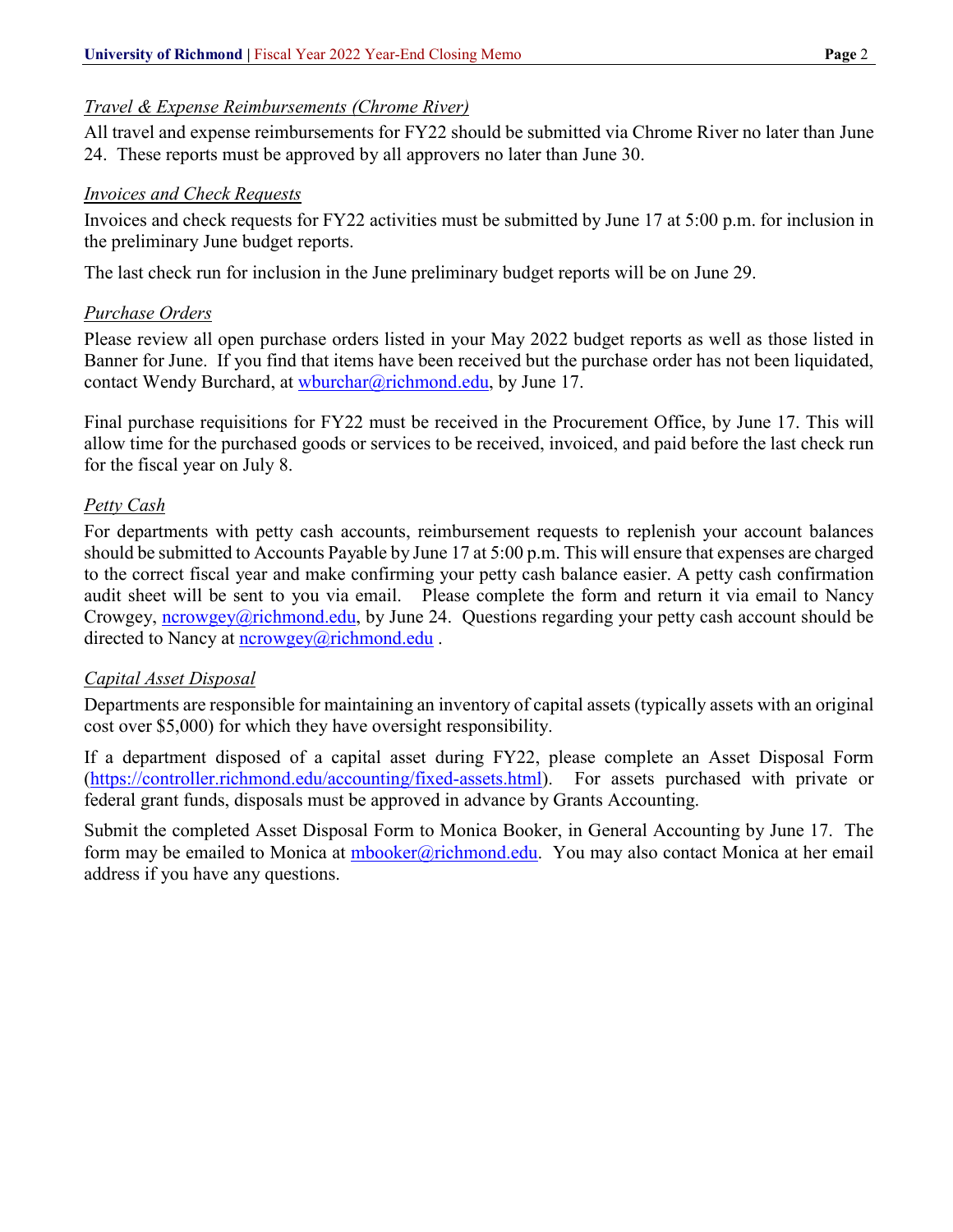## **FINAL JUNE CLOSING**

Items recorded on the final close should consist only of June corrections and year-end transfers or adjustments typically initiated by the budget directors of the schools or administrative units. Corrections or transfers of transactions recorded prior to June must be reviewed and approved by the Controller's Office and/or the Office of Planning and Budget prior to posting.

## *Journal Entries*

Department users who key journal entries into Banner must enter final FY22 entries no later than July 8 at 3:00 p.m. Remember that entries must be backdated to June 30 in order to post to FY22.

For departments that send journal entries to the Accounting Office for processing, all entries must be received in the Accounting Office by July 12 at 12:00 p.m. Please be sure to write "FY22" at the top of your entry to ensure that it is entered into the proper fiscal year. Please email all journal entries and supporting documentation, if required, to accounting  $@$  richmond.edu.

## *Purchasing Cards (Chrome River)*

Purchasing card charges for FY22 should be allocated and submitted through Chrome River no later than June 24. These reports must be approved by all approvers no later than June 30. If reports are not approved in Chrome River by June 30, they will not be allocated to FY22. Chrome River feeds to Banner by an automated process and does not allow for manual intervention.

## *Travel & Expense Reimbursements (Chrome River)*

All travel and expense reimbursements for FY22 should be submitted in Chrome River no later than June 24. These reports must be approved by all approvers no later than June 30. If reports are not approved in Chrome River by June 30 they will not be allocated to FY22. Chrome River feeds to Banner by an automated process which does not allow for manual intervention.

## *Invoices and Check Requests*

Invoices and check requests (including online forms) must be approved and submitted for payment no later than July 1 in order to be allocated to FY22.

Accounts Payable will be processing payments for both FY22 and FY23 between July 1 and July 8. During this dual processing period, the check run dates are as follows:

- June 29
- $\bullet$  July 6
- July 8

July 8 will be the last check run for FY22.

## *Prepays*

Please see the attached matrix which describes how items will be expensed during fiscal year-end processing. Generally, if items are less than \$50,000, they will be expensed in the current fiscal year. Invoices received after the July 8 check run date will be charged to FY23. The Controller's Office reserves the right to accrue or not accrue a specific item for compliance or similar reasons.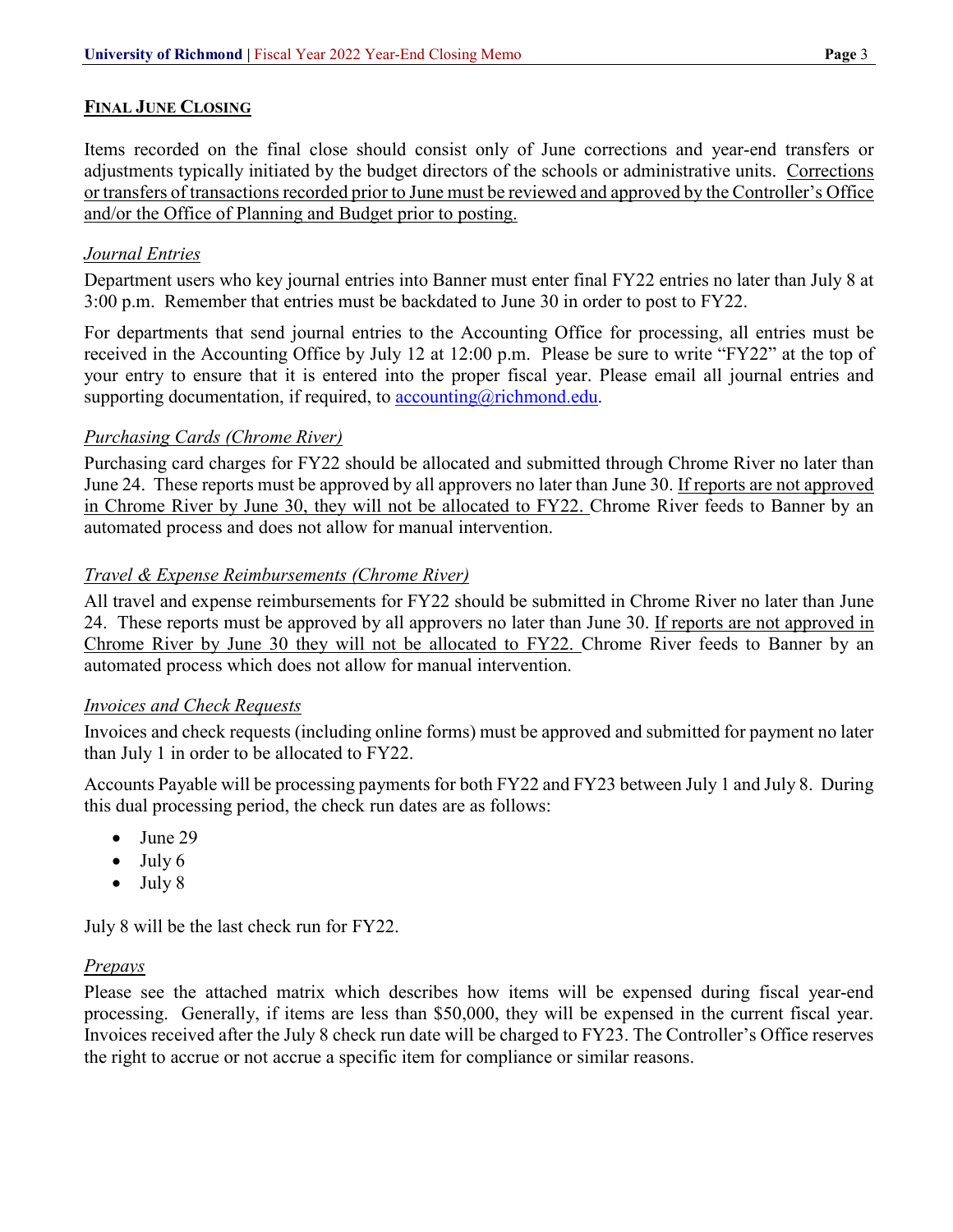## *Purchases Orders*

Open purchase orders are listed as encumbrances on monthly budget reports. Please be sure to review Banner for FY22 between July 1 and July 7 to ensure that only open purchase orders are showing in the "Commitment" column in FGIBDST for your index. If you find an open purchase order that should be closed, please notify Wendy Burchard no later than 5:00 pm on July 8 at [wburchar@richmond.edu.](mailto:wburchar@richmond.edu) Open FY22 PO's will be rolled to the new fiscal year on July 17.

For new purchase orders, please see the prepaid matrix for how these requests will be processed. Generally, if a purchase order is needed for goods or services that will be received and invoiced before July 1, that PO must be issued as a current PO (FY22); it cannot be charged to the FY23 budget. If the PO is charged against the FY23 budget and the goods or services are received prior to July 1, the PO will be closed, the funds will revert back to the current fiscal year (FY22), and the expense will be charged against the current fiscal year (FY22) budget.

## *Deposits*

All deposits for FY22 must be taken to the Cashier's Office, located in Queally Center, by July 6 at 12:00 noon. Please use the deposit form [\(http://controller.richmond.edu/cashier/index.html\)](http://controller.richmond.edu/cashier/index.html) and be sure to read the instructions provided on the form. Since two fiscal years will be open for the period July 1 through July 6, please be sure to write "FY22" in the Special Instructions section of the deposit form to ensure the deposit is processed in the correct fiscal year.

# *Gifts*

Gifts postmarked by June 30, 2022 or earlier must be reflected in FY22 activity. Please deliver the check with gift coversheet, related correspondence and the postmarked envelope to Advancement Operations (AO) through its mail chute, located in Richmond Hall, Room G-21 by 4:30 pm on **July 7**. The AO staff will work with you to determine the appropriate fund in which to record the gift. Questions should be directed to Amy St. John, at extension 8022 or via email at [astjohn@richmond.edu.](mailto:astjohn@richmond.edu) Stock gifts and credit card gifts must be received/charged by June 30 or they will count for fiscal year 2023.

# *Inventory*

Departments required to perform a year-end inventory will receive a memo from Thomas Gorski, Senior Audit Specialist, in June.

Please send your final inventory report, invoice and purchase order schedules, and backup count sheets to Thomas by 5 p.m. on July 6. He may be reached at [tgorski@richmond.edu](mailto:tgorski@richmond.edu).

# *Payroll*

Key payroll dates and deadlines are summarized in the table below:

|                                    | Deadline for submitting<br>PAFs or check requests<br>for FY22 | Deadline for submitting<br>Timesheets and Leave<br>Reports for FY22 | Deadline for requesting<br>manual checks or labor<br>redistributions for FY22 |
|------------------------------------|---------------------------------------------------------------|---------------------------------------------------------------------|-------------------------------------------------------------------------------|
| Monthly Payroll                    | June 15                                                       | June 30                                                             | June 28                                                                       |
| <b>Biweekly Staff</b><br>Payroll   | June 15                                                       | June 17                                                             | June 28                                                                       |
| <b>Biweekly Student</b><br>Payroll | June 9                                                        | June 28                                                             | June 28                                                                       |

Questions regarding payroll cut-offs should be directed to the Payroll Office at [payroll@richmond.edu](mailto:payroll@richmond.edu) .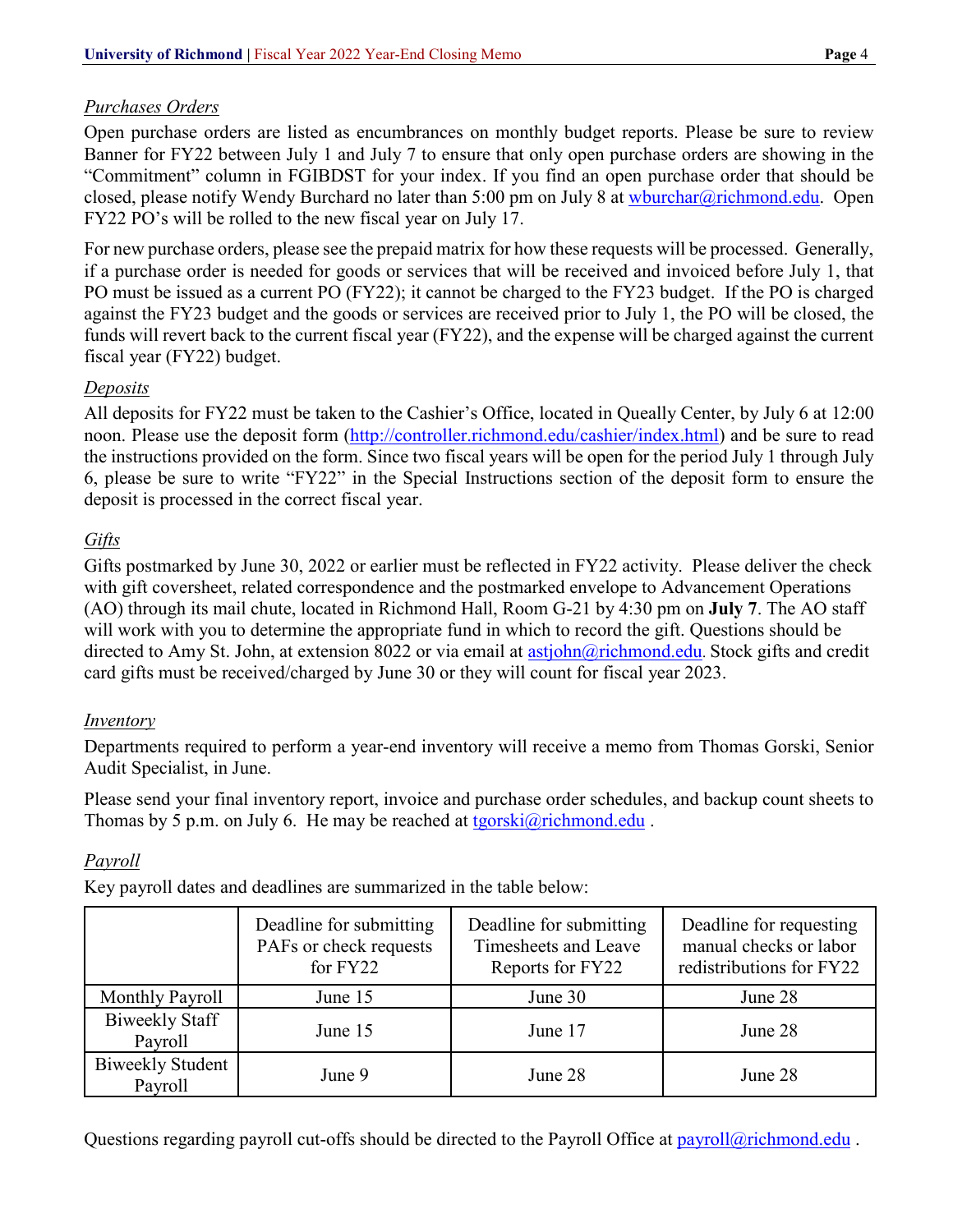## **SUMMARY OF KEY YEAR-END CLOSING DATES FISCAL YEAR 2022**

## **June Preliminary Close**

| <b>Action</b>                                                                                                       | <b>Deadline</b> |
|---------------------------------------------------------------------------------------------------------------------|-----------------|
| Final FY22 purchase requisitions submitted to Procurement                                                           | June 17         |
| Replenish petty cash accounts                                                                                       | June 17         |
| Invoices and check requests to Accounts Payable for inclusion in June preliminary<br>close (Non-Chrome River items) | June 17         |
| Asset Disposal forms due to General Accounting                                                                      | June 17         |
| Notify Procurement of open purchase orders that should be closed                                                    | June 17         |
| PCard charges submitted in Chrome River for June close                                                              | June 24         |
| Travel and Expense Reimbursements submitted in Chrome River                                                         | June 24         |
| Petty cash audit sheets due to Cash Management                                                                      | June 24         |
| Last day for labor redistributions                                                                                  | June 28         |
| Final check run for June preliminary budget reports                                                                 | June 29         |
| P-card charges approved in Chrome River for June close                                                              | June 30         |
| Journal entry deadline for May corrections & June activity                                                          | June 30         |

# *Preliminary June Monthly Budget Reports Distributed on July 1*

## **June Final Close**

| <b>Action</b>                                                                     | <b>Deadline</b> |
|-----------------------------------------------------------------------------------|-----------------|
| Invoices and check requests to Accounts Payable for inclusion in June final close | July 1          |
| (Non-Chrome River items)                                                          |                 |
| FY22 deposits to Cashier's Office                                                 | July 6          |
| Inventory reports sent to Internal Audit                                          | July 6          |
| FY22 gifts to Gift Recording                                                      | July 8          |
| Final check run for FY22                                                          | July 8          |
| Journal entries submitted for final June close – June corrections only            | July 12         |

## *Final June Monthly Budget Reports Distributed on July 29*

#### **Other Important Dates**

| Action                                                      | <b>Deadline</b> |
|-------------------------------------------------------------|-----------------|
| Open purchase orders rolled to FY23                         | July 17         |
| 9 ledger balances rolled to FY23                            | July 29         |
| Budgets for restricted funds 20xxx and 26xxx rolled to FY23 | July 29         |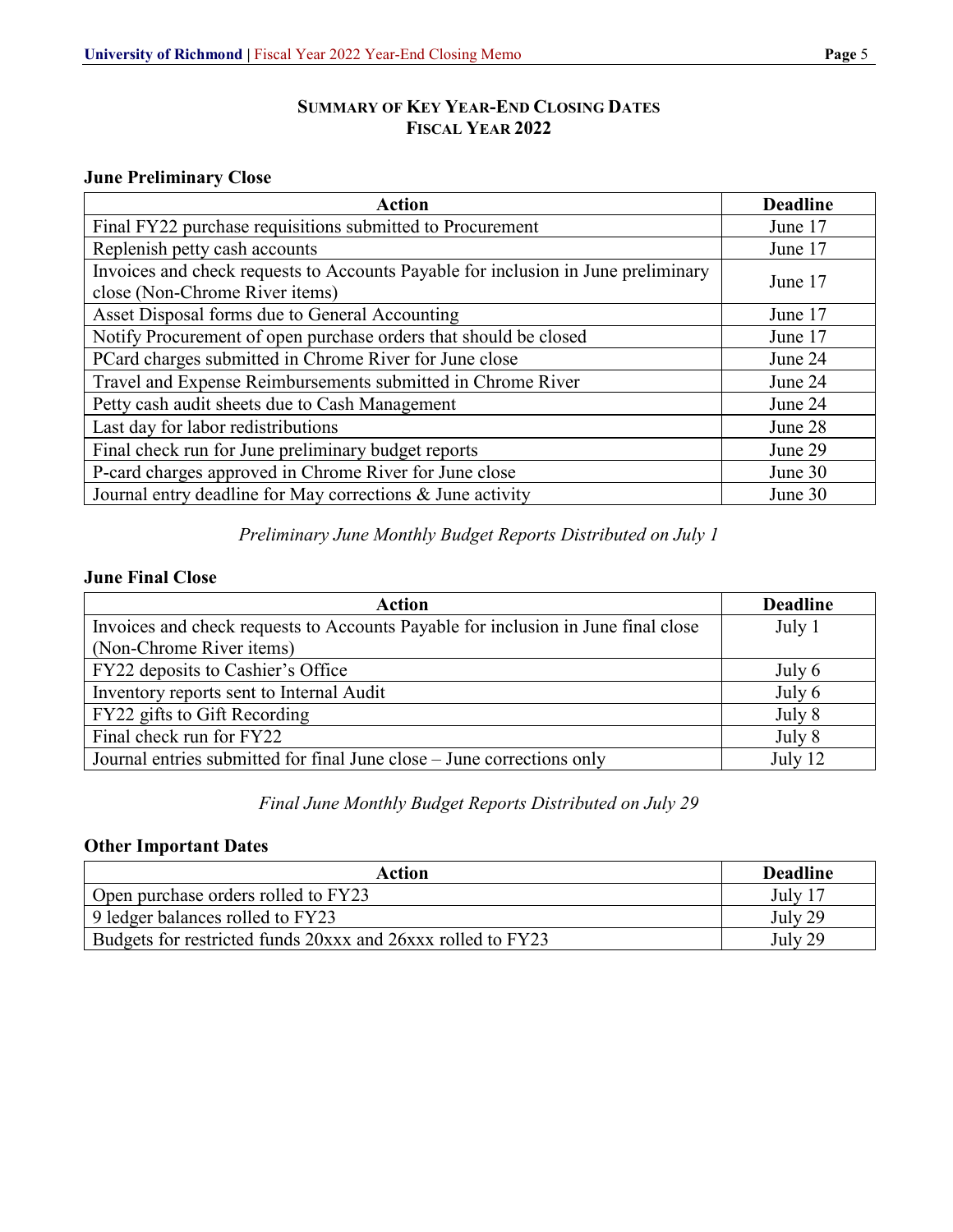#### **University of Richmond**

Year End Budget Expense Processing

This matrix covers how items will be expensed during fiscal year end processing. Generally, if items are less than \$50,000, they will be expensed in the current fiscal year. The Controller's Office reserves the right to accrue/not accrue a specific item for compliance or similar reasons.

| <b>Transaction Type</b>                                                            | <b>Detailed Description</b>                                                                                                                                                                                                                                                         | <b>Process</b>                                                                                                                                                                                                                                                           | <b>Required Approvals</b>                                                                                                                                                           |
|------------------------------------------------------------------------------------|-------------------------------------------------------------------------------------------------------------------------------------------------------------------------------------------------------------------------------------------------------------------------------------|--------------------------------------------------------------------------------------------------------------------------------------------------------------------------------------------------------------------------------------------------------------------------|-------------------------------------------------------------------------------------------------------------------------------------------------------------------------------------|
| <b>Benefit Liability Accounts</b>                                                  | Payments submitted by HR to pay employee<br>benefits, such as legal resources, health insurance,<br>retirement, etc.                                                                                                                                                                | Ensure 12 months are paid in each FY. No<br>prorating will be done.                                                                                                                                                                                                      | Approved by Accounting                                                                                                                                                              |
| <b>Contractual Agreements</b>                                                      | Contractual agreements include any agreements<br>with specific terms between the University and a<br>third party                                                                                                                                                                    | Transactions should be posted against the<br>budget and expense recognized when<br>obligations of the contract are met                                                                                                                                                   | All contracts should be routed thru<br>the VP for Business and Finance for<br>approval - then routed to the OPB<br>for determination on how to post<br>expenses for budget purposes |
| Other Prepaids not Specifically<br>Addressed (e.g., subscriptions,<br>memberships) | Prepaids includes payments for goods and<br>services to be expensed over time. *Note* for<br>purposes of this process prepaids also include<br>invoices received and paid prior to year end to<br>take advantage of sales discounts or due to<br>prepay requirements by the vendor. | Payments should be applied against the<br>budget in the fiscal year it relates to;<br>however, if the expense is for less than<br>\$50,000, the expense will be charged to the<br>current fiscal year.                                                                   | Approved by the Accounts Payable<br>Office                                                                                                                                          |
| Proration of Expenses Crossing Fiscal<br>Years                                     | Expense crosses fiscal year, i.e. memberships,<br>subscriptions, etc.                                                                                                                                                                                                               | Expense will only be prorated if the<br>prorated amount totals \$50,000 or more.                                                                                                                                                                                         | Approved by the Accounts Payable<br>Office                                                                                                                                          |
| <b>Purchase Orders</b>                                                             | PO issued as new year PO but goods or services<br>and invoice are received in current fiscal year.                                                                                                                                                                                  | The payment will be issued in the year the<br>invoice (goods/services) are received. The<br>PO will be closed and the funds will be<br>released to the new fiscal year budget.<br>*Note*The payment will only be processed<br>as a Prepay if amount is \$50,000 or more. | Approved by the Accounts Payable<br>Office                                                                                                                                          |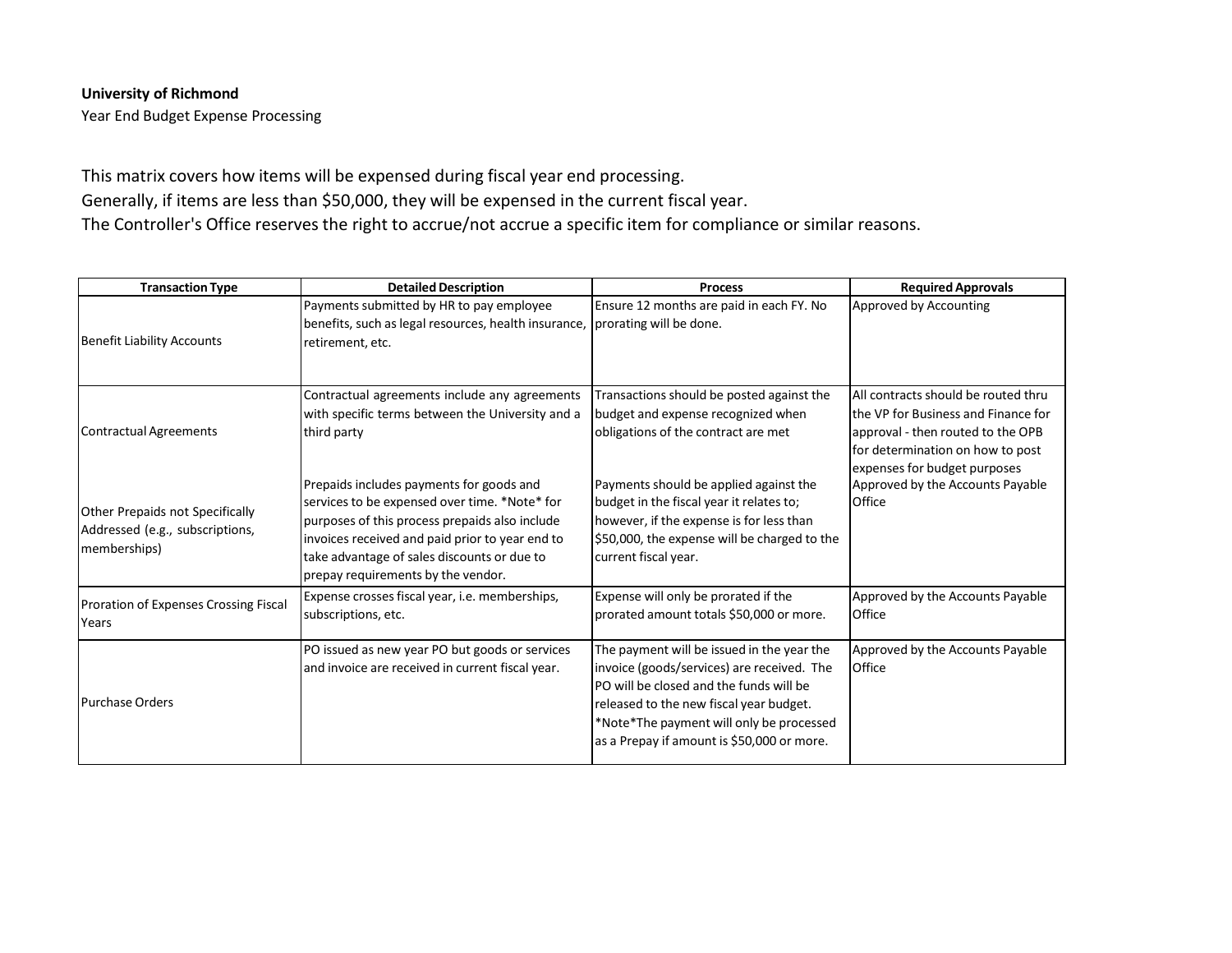#### **University of Richmond**

Year End Budget Expense Processing

This matrix covers how items will be expensed during fiscal year end processing. Generally, if items are less than \$50,000, they will be expensed in the current fiscal year. The Controller's Office reserves the right to accrue/not accrue a specific item for compliance or similar reasons.

| <b>Transaction Type</b>              | <b>Detailed Description</b>                         | <b>Process</b>                                                                        | <b>Required Approvals</b>        |
|--------------------------------------|-----------------------------------------------------|---------------------------------------------------------------------------------------|----------------------------------|
|                                      | Reimbursement to University employees or            | These expenses will be posted against the                                             | Approved by the Accounts Payable |
|                                      | students for the purchase of goods or services.     | budget in the fiscal year in which the                                                | Office                           |
| <b>Reimbursements</b>                |                                                     | transaction took place; however, if the                                               |                                  |
|                                      |                                                     | expense is for less than \$50,000, the                                                |                                  |
|                                      |                                                     | expense will be charged to the current fiscal                                         |                                  |
|                                      |                                                     | year.                                                                                 |                                  |
|                                      | Athletic events, such as season ticket sales, where | Payment will be recognized in the same year Approved by the Accounts Payable          |                                  |
| <b>Revenue Generating Activities</b> | the expense is generated in the current fiscal year | the revenue is recognized.                                                            | Office                           |
|                                      | but the revenue is not recognized until the new     |                                                                                       |                                  |
|                                      | fiscal year.                                        |                                                                                       |                                  |
|                                      | Routine transactions include the purchase of        | These expenses will be posted against the                                             | Approved by the Accounts Payable |
|                                      | supplies and services and the good or service is    | budget in the fiscal year in which the                                                | Office                           |
| Routine Purchases (e.g., supplies)   | received in the current fiscal year.                | transaction took place. *Note* P-card<br>transactions posted to the account after the |                                  |
|                                      |                                                     |                                                                                       |                                  |
|                                      |                                                     | cut-off date will be charged to the new fiscal                                        |                                  |
|                                      | Tuition payments issued to schools for Summer or    | year.<br>Payments will be processed as a prepay.                                      | Approved by the Accounts Payable |
| Study Abroad Program (tuition)       | Fall Study Abroad programs.                         |                                                                                       | Office                           |
|                                      | Miscellaneous expenses or reimbursements            | Payments will be charged to the current                                               | Approved by the Accounts Payable |
| Study Abroad Program (fees,          | related to the Study Abroad programs.               | fiscal year.                                                                          | Office                           |
| passports, student reimbursements)   |                                                     |                                                                                       |                                  |
|                                      | Payments issued to students through the Summer      | Payments will be charged to the fiscal year                                           | Approved by the Accounts Payable |
|                                      | Fellowship program. Affiliated (UR related)         | in which the payment is made.                                                         | Office or Payroll.               |
| <b>Summer Fellowships</b>            | payments are made through Payroll. Unaffiliated     |                                                                                       |                                  |
|                                      | (non-UR related) payments are made through          |                                                                                       |                                  |
|                                      | Accounts Payable.                                   |                                                                                       |                                  |
| <b>Travel Related Expenses</b>       | Direct payment or employee/student                  | Payments should be applied against the                                                | Approved by the Accounts Payable |
|                                      | reimbursement for travel related expenses.          | budget in the fiscal year it relates to;                                              | Office                           |
|                                      |                                                     | however, if the expense is for less than                                              |                                  |
|                                      |                                                     | \$50,000, the expense will be charged to the                                          |                                  |
|                                      |                                                     | current fiscal year.                                                                  |                                  |